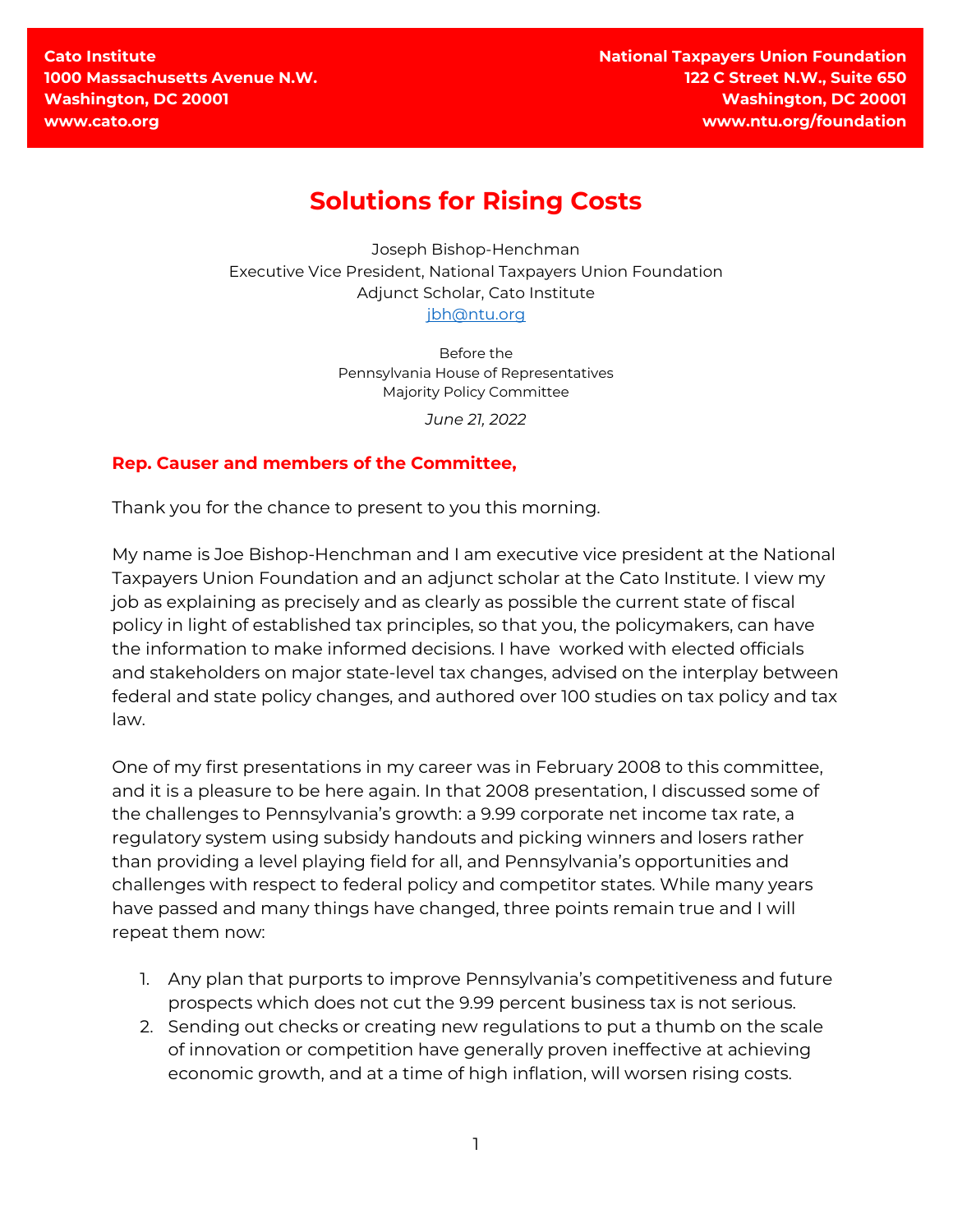3. While Pennsylvania has limited control over federal policy, it does have control over whether its policy is competitive with its neighbors and with international competitors for jobs, investment dollars, and talent.

I would like to address each of these points in turn.

**Pennsylvania's 9.99 percent net corporate income tax rate** is the second highest in the United States, after New Jersey's 11.5 percent rate and ahead of Minnesota's 9.8 percent. Pennsylvania is also a rare state with significant local business taxes, such as Philadelphia's 6.2 percent and gross receipts taxes in other jurisdictions, the business privilege and mercantile taxes. If you are a corporate headquarters, a manufacturer, a services center, or many other type of business looking to relocate or expand, choosing Pennsylvania means choosing some of the highest taxes in the country.



How High are Corporate Income Tax Rates in Your State?

Top State Marginal Corporate Income Tax Rates as of January 1, 2022

Despite the very high rate, Pennsylvania collected just \$274 per capita in state and local business taxes in 2019, ninth highest in the United States. A very high "sticker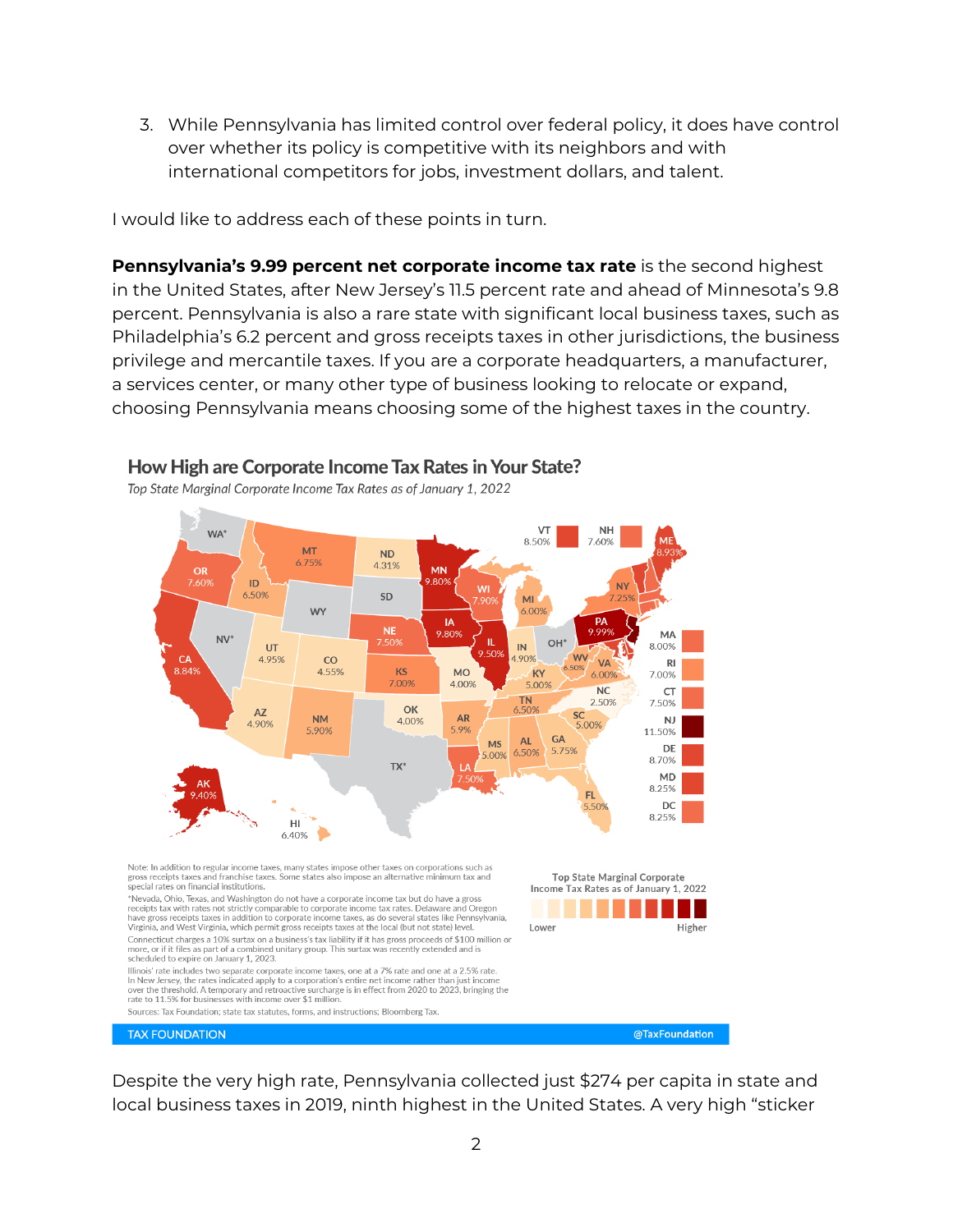rate" to collect not so much in revenue. King Louis XIV's finance minister once described taxation as the art of "plucking the goose as to obtain the largest amount of feathers with the least possible amount of hissing." Pennsylvania's tax policy is maximizing hissing (deterring business investment and expansion) without even getting a lot of feathers. New Hampshire and Delaware have higher business taxes, but also have no sales tax and other countervailing positives: New Hampshire with no income tax, and Delaware with a specialized corporate court with expertise in quickly resolving corporate matters.

The recent trend has been for reducing business taxes: in 2022, ten states adopted reductions in business taxes. Internationally, business tax burdens have been falling, with the U.S. reduction in its corporate income tax rate in 2017 being more a latecatch-up than a trend setter.

It is important to remember that although a corporate income tax is paid by a corporate treasurer, the actual economic burden of the tax is felt in the form of lower wages, increased prices, and decreased shareholder value. A corporation is just a piece of paper, usually in Delaware, and the taxes they pay are paid by real people somewhere. Reducing this tax will not only reduce this pressure for higher prices directly, it will also reduce a barrier to competition and investment that will allow prices to be lower in future years as well.

Reducing Pennsylvania's uncompetitive business taxes has long been on the wish list, and for many years the excuse has been a tight state budget that couldn't do without the short-term revenue loss. Obviously, that is less of a concern this year. Policymakers should be cautious about taking back the gains with a more expansive tax base out of step with the federal base in "return for" a rate reduction. I expect my co-panelist and friend from Washington, DC, Mr. Vermeer, will speak more to this.

**Lowering regulatory burdens can do much to lower prices.** Every other year, Cato Institute produces the *Freedom in the 50 States* report, ranking the states on 230 different policy variables. It is a dispassionate look at the policies with no favoritism. The 2020 report summarized Pennsylvania as follows: "Regulatory policy drags down the commonwealth's economic freedom score and is an area ripe for improvement. Pennsylvania ranks a woeful 37th on regulatory policy."

Our scholars gave several examples as contributing factors: work left to be done on tort reform and insurance liberalization, occupational licensing restrictions (particularly in nursing), state laws banning sales-below-cost or price-gouging, partisan judicial elections, the state liquor monopoly, and a civil liability system worse than the national average. In any of these areas, Pennsylvania need only do what most other states do, and that would be an improvement capable of